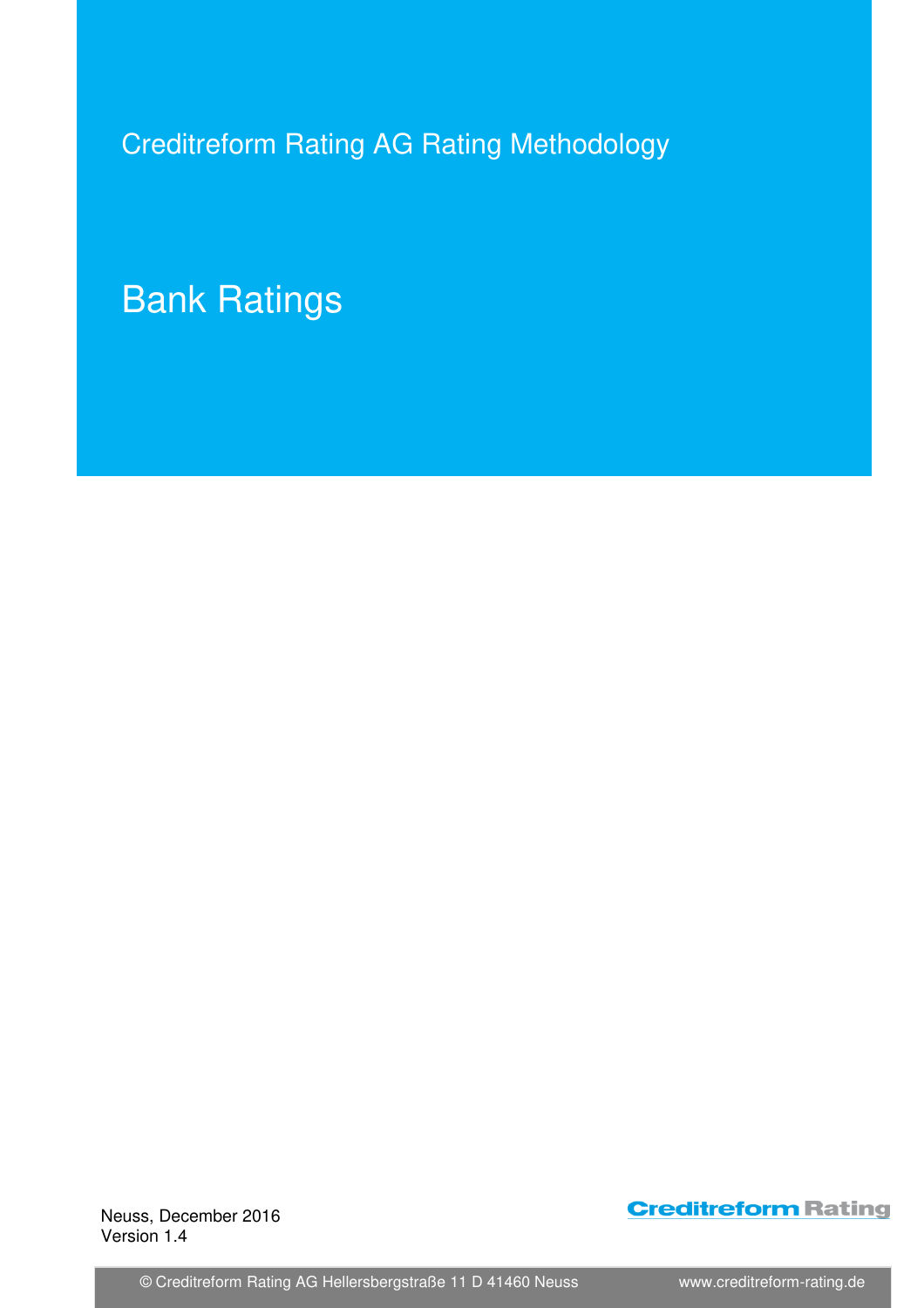## Table of Contents

| $\blacksquare$ |  |                                  |  |  |  |  |
|----------------|--|----------------------------------|--|--|--|--|
| $\overline{2}$ |  |                                  |  |  |  |  |
|                |  |                                  |  |  |  |  |
|                |  |                                  |  |  |  |  |
|                |  | 2.2.1<br>2.2.2                   |  |  |  |  |
| 3              |  |                                  |  |  |  |  |
|                |  |                                  |  |  |  |  |
|                |  |                                  |  |  |  |  |
|                |  |                                  |  |  |  |  |
|                |  | 3.3.1<br>3.3.2<br>3.3.3<br>3.3.4 |  |  |  |  |
|                |  |                                  |  |  |  |  |
| 4              |  |                                  |  |  |  |  |

This document (v1.4) is an updated version of a previous paper. Some wordings have been changed for greater clarity, and some details have been added, but the essential nature of the original study has been preserved. This version was completed in December 2016.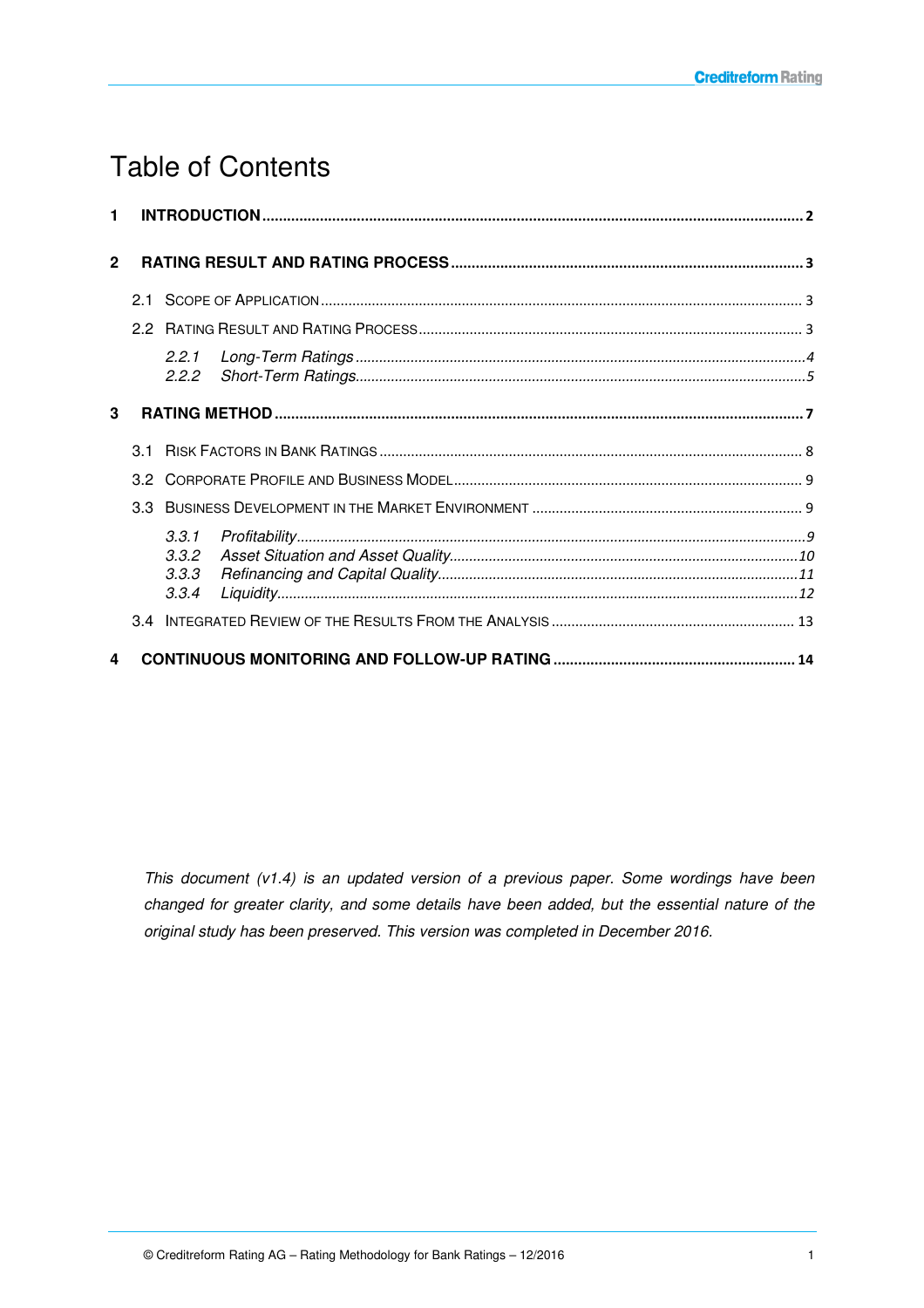## **1 Introduction**

Over the past 15 years, Creditreform Rating AG ("CRA"), established in 2000, has become one of Europe's leading rating agencies. In this document, CRA discloses its methodology of rating banks in order to provide the parties involved, investors and the wider public with the opportunity of developing a deeper understanding of the mechanisms behind its ratings. The rating methodology will be upgraded from time to time to reflect any changes in our methods and philosophy. The CRA rating methodology and Code of Conduct can be freely accessed on our web page (www.creditreform-rating.de).

Bank ratings are performed by assigning the bank<sup>1</sup> in question into a certain category (ranking) of financial strength, using a defined range of criteria. CRA compiles long-term and short-term issuer ratings and applies internationally common rating scales in order to render its results comparable and transparent. The CRA rating method is designed to provide an answer to the fundamental question of whether and to what extent the bank under review will be able to meet its future financial or contractual obligations from financial instruments fully and on time. The answer to this question is then reflected by the ranking within the rating scales. The "ability to meet financial obligations" is, for the purposes of the analysis, defined as a bank's "intrinsic financial strength", its "stand-alone capacity" to generate a surplus of incoming funds from its operating activities in its market environment and thereby to maintain a steadily sufficient level of liquidity. The analysis has been designed to establish whether or not the bank under review has this capacity. By taking into account other contingent credit risks, it then proceeds to examine the extent to which other potential third-party supporting factors could affect this "stand–alone" rating. The issuer rating for the bank under review is ultimately derived from the results of this integrated analysis.

Creditreform bank ratings take into account all available information that CRA deems relevant for a balanced assessment of the banks' levels of financial strength and their credit or default risks. The CRA rating method analyzes bank-specific risk factors and types of risk using both quantitative and qualitative approaches.

Bank ratings represent well-informed assessments of a given bank's financial strength. They issue no recommendation of whether or not to purchase, sell or hold certain financial instruments. Neither must bank ratings be misconstrued as legal opinions or independent valuations of assets.

-

<sup>1</sup> The term "bank" for the purposes of this rating methodology covers all credit institutions (private and public banks, savings banks and cooperative banks) in developed countries.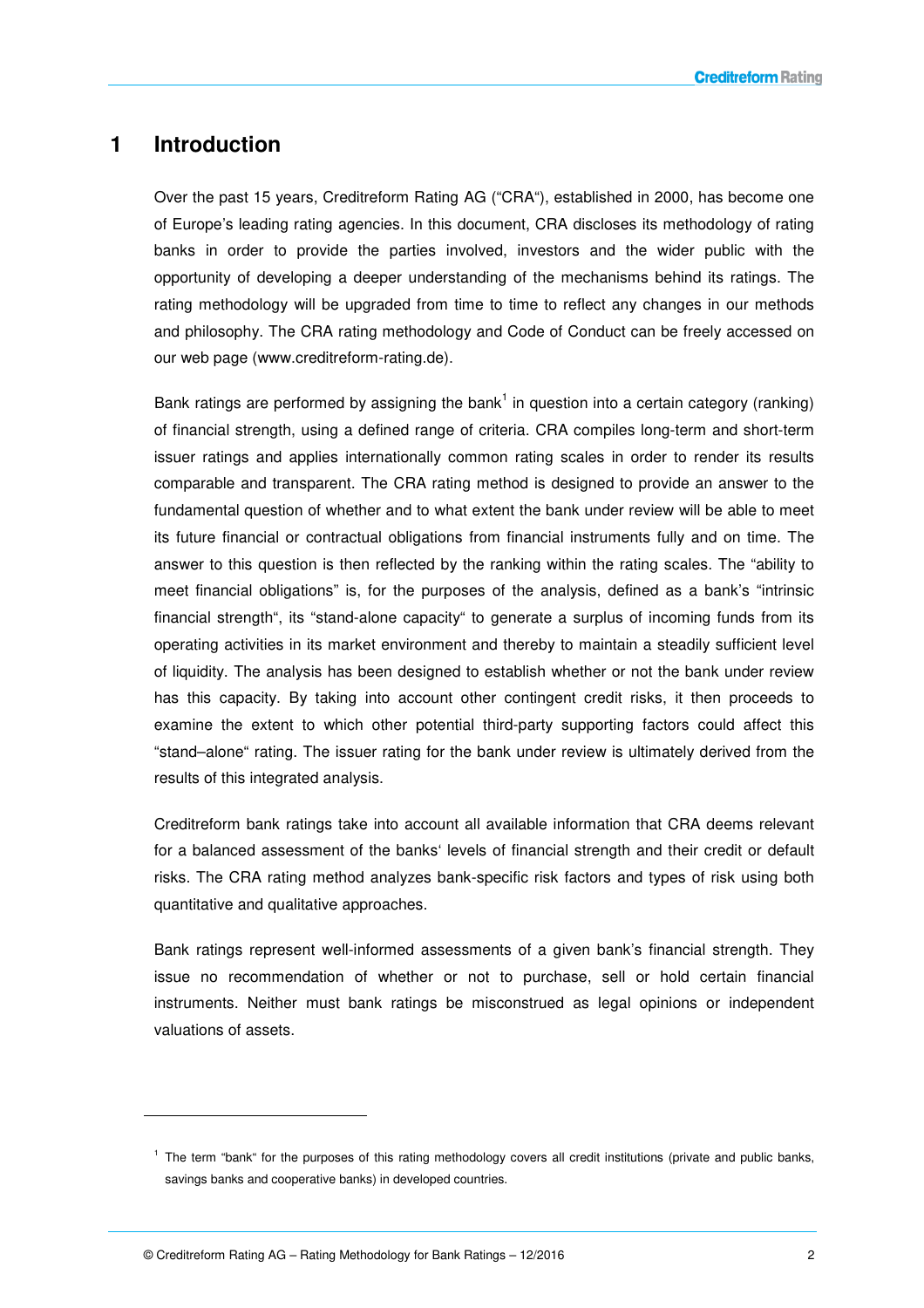### **2 Rating Result and Rating Process**

#### **2.1 Scope of Application**

The scope of application of bank ratings covers institutions whose operating activities mainly consist of typical bank transactions, that are subject to a national supervision or regulatory regime and that own a banking license. These banks should also have access to central bank money.

#### **2.2 Rating Result and Rating Process**

Ratings are the results of a rating process that takes into account quantitative as well as qualitative factors, based on data analyses and the background expertise and experience of the analysts, in order to evaluate and assess bank-specific types of risk. The rating process is designed to generate reliable assessments of a given bank's level of financial strength, using an efficient and consistent methodology. This approach reflects the objectives of guaranteeing the quality and integrity of the rating process, of avoiding conflicts of interest and of ensuring transparent and comparable decision-making mechanisms.

#### Stand-Alone Rating

As their first step, the analysts will try to establish the intrinsic financial strength of the bank under review, its "stand-alone capacity". This indicates the extent to which the bank can survive on the market without any type of third-party support. For this purpose, the analysts examine the business model, the strategy and the specific success factors (the unique selling propositions) of the bank under review, especially in its market environment. This section of the analysis does not take into account any country ratings, considering instead certain countryspecific factors such as the GDP, macroeconomic structures and the interest rate landscape that are liable to affect the bank under review either positively or adversely. The results of this assessment will provide the context for the analysis of the audited annual financial statements (or consolidated statements) from (at least) the three most recent business years and for the subsequent derivation of financial ratios. On the basis of these financial ratios, we shall then perform peer group and competition analyses. Business reports that cover either the entire enterprise or certain divisions, risk reports and disclosures of the bank under review and other documents will also be taken into account.

#### Externals Risk Factors and Bank Regulations

Following this, the analysts will extend the scope of their assessment to further external contingent risk factors, particularly to regulatory restrictions and requirements such as the Eurozone-relevant Basel rules that are continuously amended and adjusted to the various business models for banks. The rating process therefore also needs to assess whether and to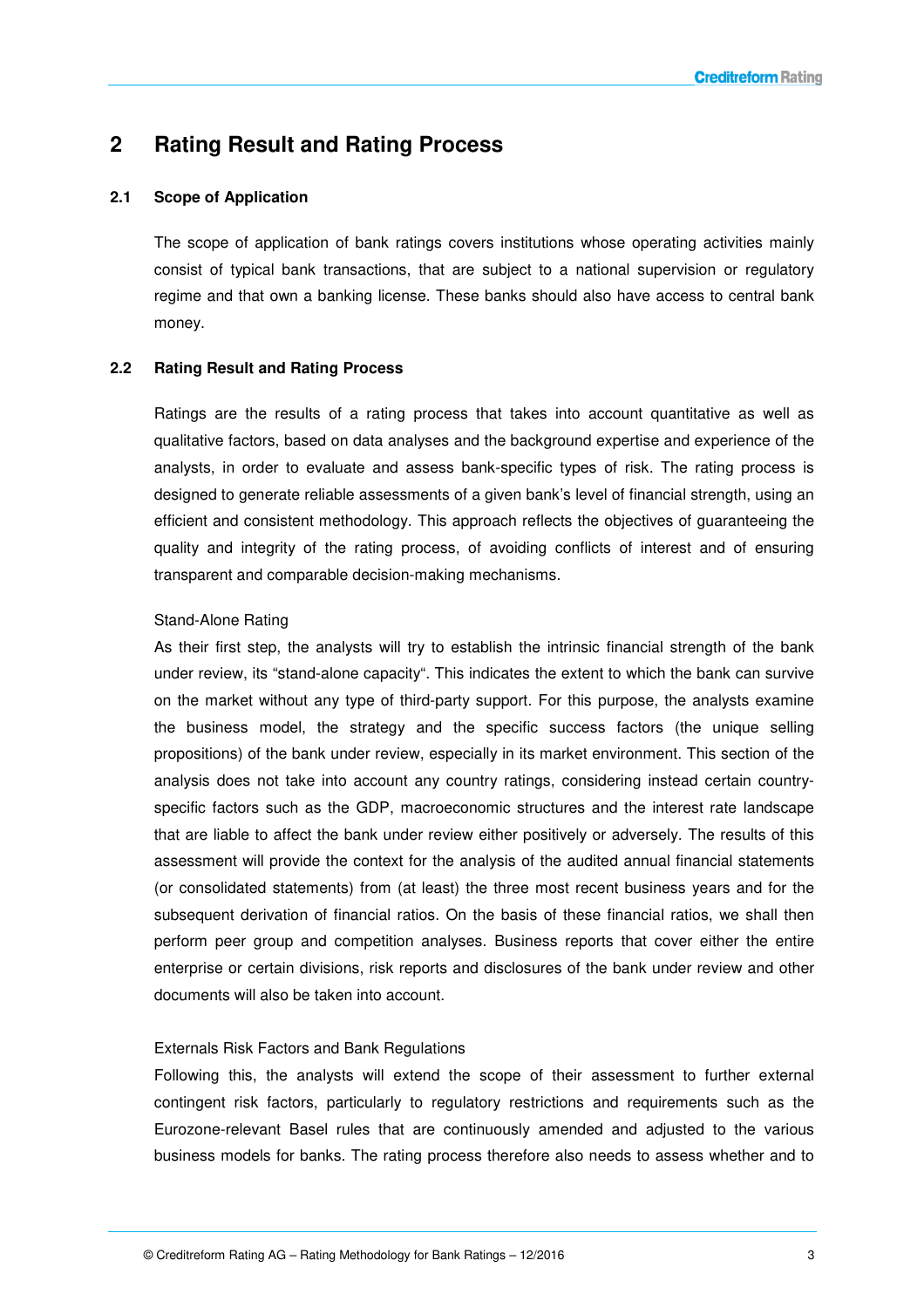what extent, based on all information available, the bank under review is or will be  $-$  in the foreseeable future – capable of complying with all regulatory requirements.

#### Third Party Support

In order to finalize the rating, our analysts will also need to establish whether any third party support will be available in order to prevent or avert an otherwise possible default and, if the answer to that question is yes, to what extent any such support may affect the financial strength of the bank (positively or adversely). The level of available support is also an important factor in peer group analyses.

#### Definition of a Default

All ratings must have a working definition of a default event. The definition used by CRA is essentially derived from the definition of the Basel Committee on Banking. A bank is considered "in default" when it looks highly likely that it will no longer be capable of fully meeting the contractual payment obligations of its financial instruments or when the bank is about to be wound down due to specific regulatory requirements (for example, when the financial supervisory authority imposes a moratorium). Under the CRA definition, no default is deemed to have taken place if supporting measures have been granted or announced, no matter whether this support will be provided in the form of government guarantees, guarantor liability or institutional liability or letters of comfort. An issue of voluntary or contractual waivers of receivables shall equally not be interpreted as a default. It is possible, however, that the qualitative analysis of the bank under review may under such circumstances produce a more cautious assessment of its intrinsic financial strength and stand-alone rating, causing a downgrading of the overall rating, also taking into account that external support to uphold a bank's liquidity will always have a limited time horizon.

CRA distinguishes between long-term and short-term issuer ratings and has a separate rating scale for either category. Long-term and short-term ratings are mainly differentiated with regard to the bank's liquidity and on the basis of the maturities of the financial instruments that the bank under review uses as assets or refinancing instruments when it transforms its maturities.

#### 2.2.1 Long-Term Ratings

Long-term ratings assess the default risks for each category of a bank's financial instruments with a residual term-to-maturity of more than one year. Our analysts establish whether the bank will be able to meet its payment obligations for these financial instruments on time and whether external support may be required to service certain categories of financial instruments in order to meet the payment deadlines. The CRA scale for long-term bank ratings (see below) features the internationally common rating categories from AAA to D with 21 levels of financial strength, each of which denotes a specific level of financial strength and insolvency risk: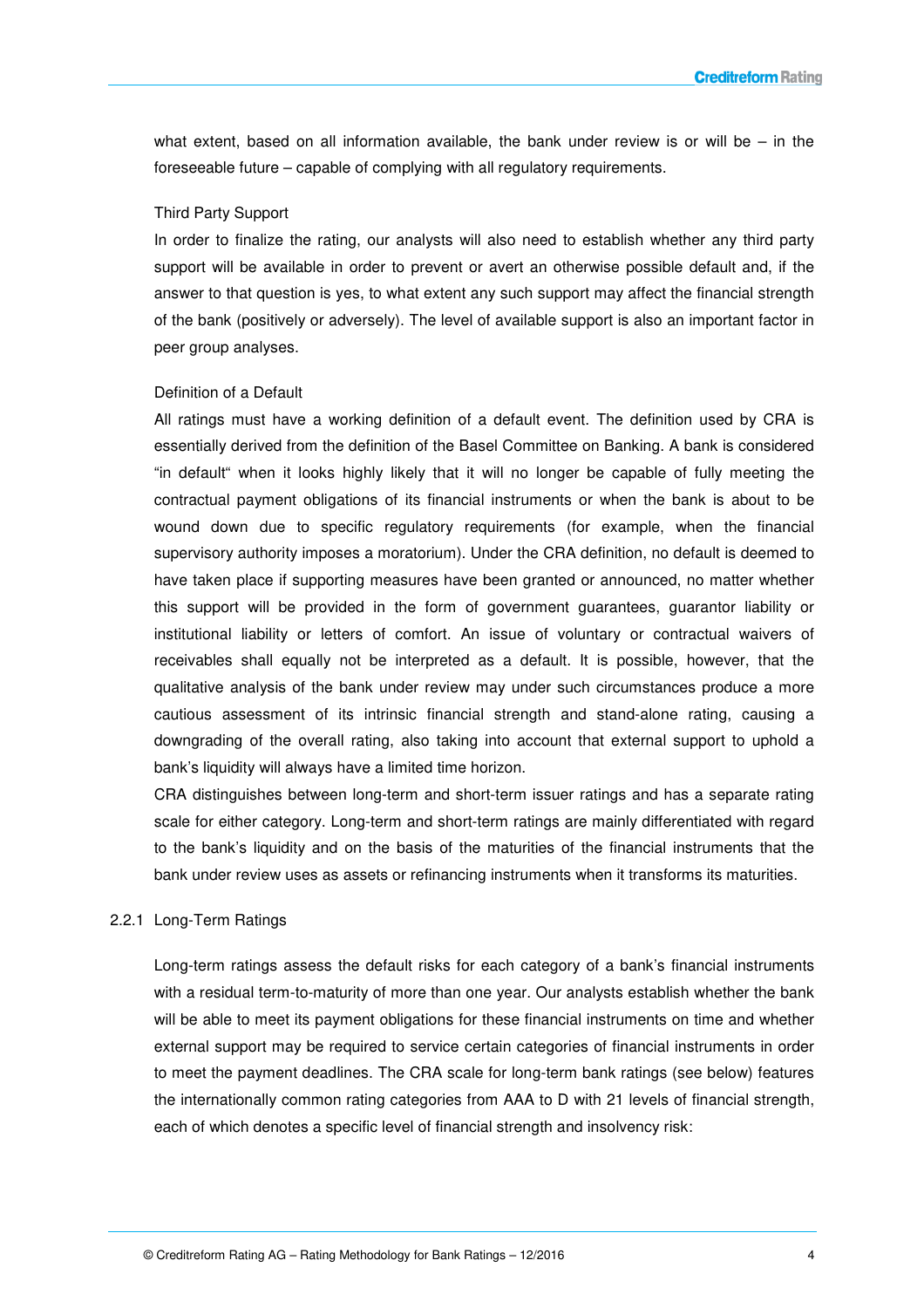| <b>Rating category</b> | <b>Long-term rating</b>       | <b>Assessment</b>                                                                                          |  |
|------------------------|-------------------------------|------------------------------------------------------------------------------------------------------------|--|
| AAA                    | AAA                           | Excellent level of financial strength, extremely low<br>insolvency risk                                    |  |
| AA                     | $AA+$<br>AA<br>$AA-$          | Very good level of financial strength, very low<br>insolvency risk                                         |  |
| A                      | $A+$<br>$\mathsf{A}$<br>$A -$ | Good level of financial strength, low insolvency risk                                                      |  |
| <b>BBB</b>             | BBB+<br><b>BBB</b><br>BBB-    | Good to satisfactory level of financial strength, low<br>to medium insolvency risk                         |  |
| <b>BB</b>              | $BB+$<br><b>BB</b><br>BB-     | Satisfactory level of financial strength, medium<br>insolvency risk                                        |  |
| B                      | $B+$<br>B<br>$B -$            | Adequate level of financial strength, increased<br>insolvency risk                                         |  |
| C                      | CCC<br>CC<br>$\mathsf{C}$     | Barely adequate level of financial strength,<br>high or very high insolvency risk                          |  |
| <b>SD</b>              | <b>SD</b>                     | Insufficient level of financial strength. Selective<br>default of an essential part of the liabilities     |  |
| D                      | D                             | Insufficient level of financial strength.<br>Negative characteristics, insolvency, moratorium,<br>default. |  |
| <b>NR</b>              | <b>Not Rated</b>              | Rating temporarily suspended, for example due to<br>an ongoing liquidation                                 |  |

In addition to the rating itself, we qualify the outlook either as "negative", "stable" or "positive". The outlook is an "early indicator", pointing to the possibility that the rating may be modified within a period of 12 to 24 months after the date of the rating.

#### 2.2.2 Short-Term Ratings

Short-term ratings assess the default risks for each category of a bank's financial instruments with a residual term-to-maturity of less than one year. Our analysts establish whether the bank will be able to meet its payment obligations for these short-term financial instruments on time. These financial instruments include money-market papers such as commercial papers or fixedterm and overnight deposits. Short-term ratings particularly focus on the question whether the bank under review has access to the interbank market and/or whether it has accrued a sufficient level of securities to refinance any short-term shortfall with central bank money. If no such refinancing options exist, the analysts must establish – especially in cases of decreasing financial strength – whether the bank under review can alternatively generate sufficient liquidity through its liquid assets in order to meet its payment obligations for the period of one year. Similar to long-term ratings, short-term ratings also need to assess whether third-party support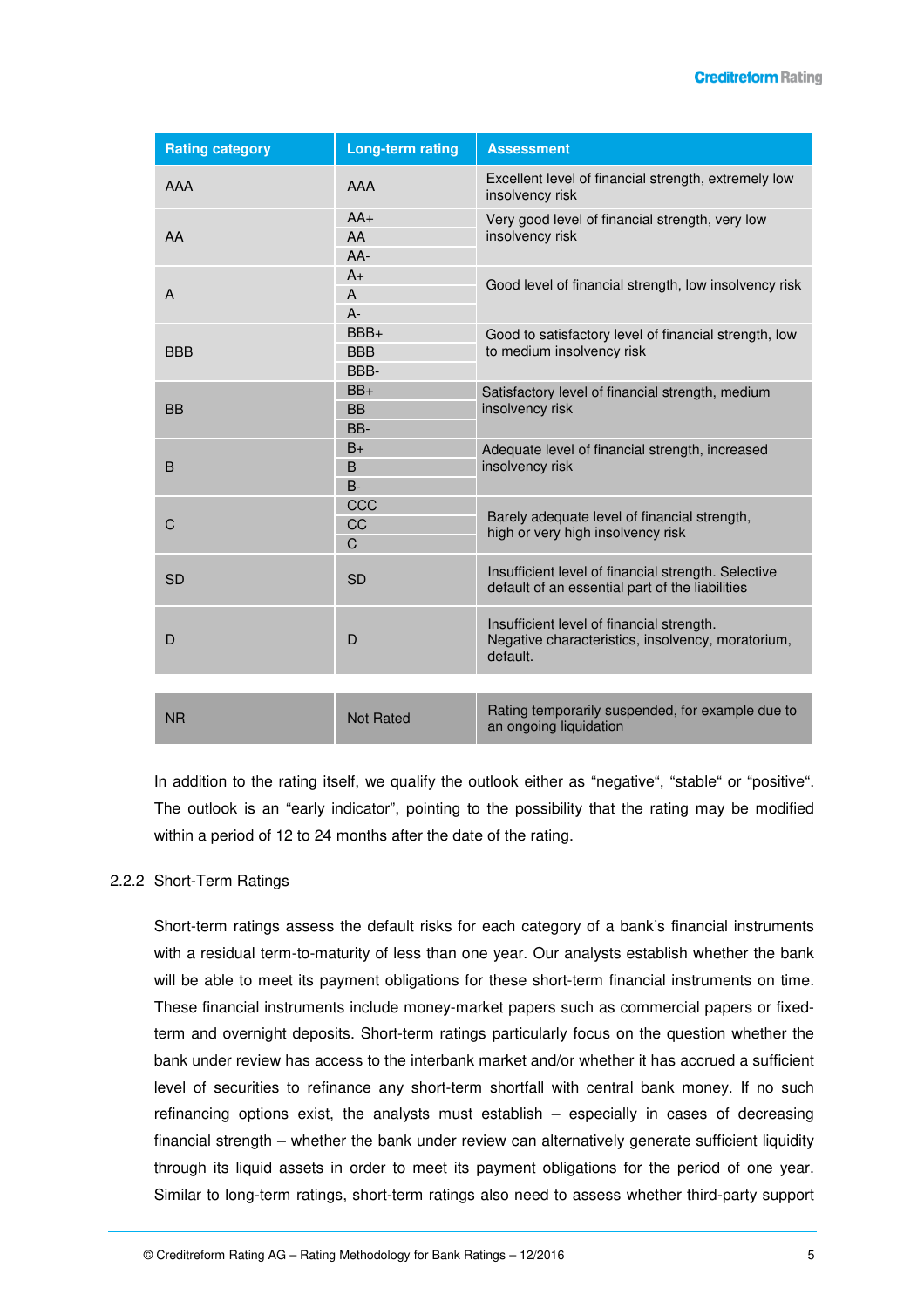(from the government or a banking association, e.g.) may be anticipated that could guarantee an inflow of liquid funds sufficient to service short-term debt and financial instruments.

| <b>Short-term rating</b> | <b>Assessment</b>                                  |  |
|--------------------------|----------------------------------------------------|--|
| L1                       | Extraordinarily high level of liquidity            |  |
| L2                       | High level of liquidity                            |  |
| L <sub>3</sub>           | Adequate level of liquidity                        |  |
| $NFI$ <sup>*)</sup>      | Inadequate level of liquidity or liquidity at risk |  |
|                          | Default                                            |  |

CRA uses the following rating scale for short-term ratings:

\* )NEL = "nichterstklassige Liquidität", liquidity of less than premier quality

CRA provides its ratings under the assumption that long-term ratings and short-term ratings are related inasmuch banks with "good" long-term ratings are also subject to a relatively small risk of defaulting (not being able to service) their short-term debt. This is mainly due to the fact that the same factors and features that decrease the risk of a long-term default (for the purposes of a financial strength / risk analysis) also decrease the risks of a short-term default risk. Such factors include a resilient and competitive business model, a healthy financial profile, highquality assets, a broadly diversified refinancing basis, sufficient liquidity headroom and a capital buffer which is sufficiently large to guarantee the bank's survival through periods of low earnings. CRA therefore assumes that a high level of correlation exists between long-term and short-term ratings and believes that it is possible to represent the matching assessments in a mapping.

The standardized CRA mapping of long-term and short-term ratings looks as follows: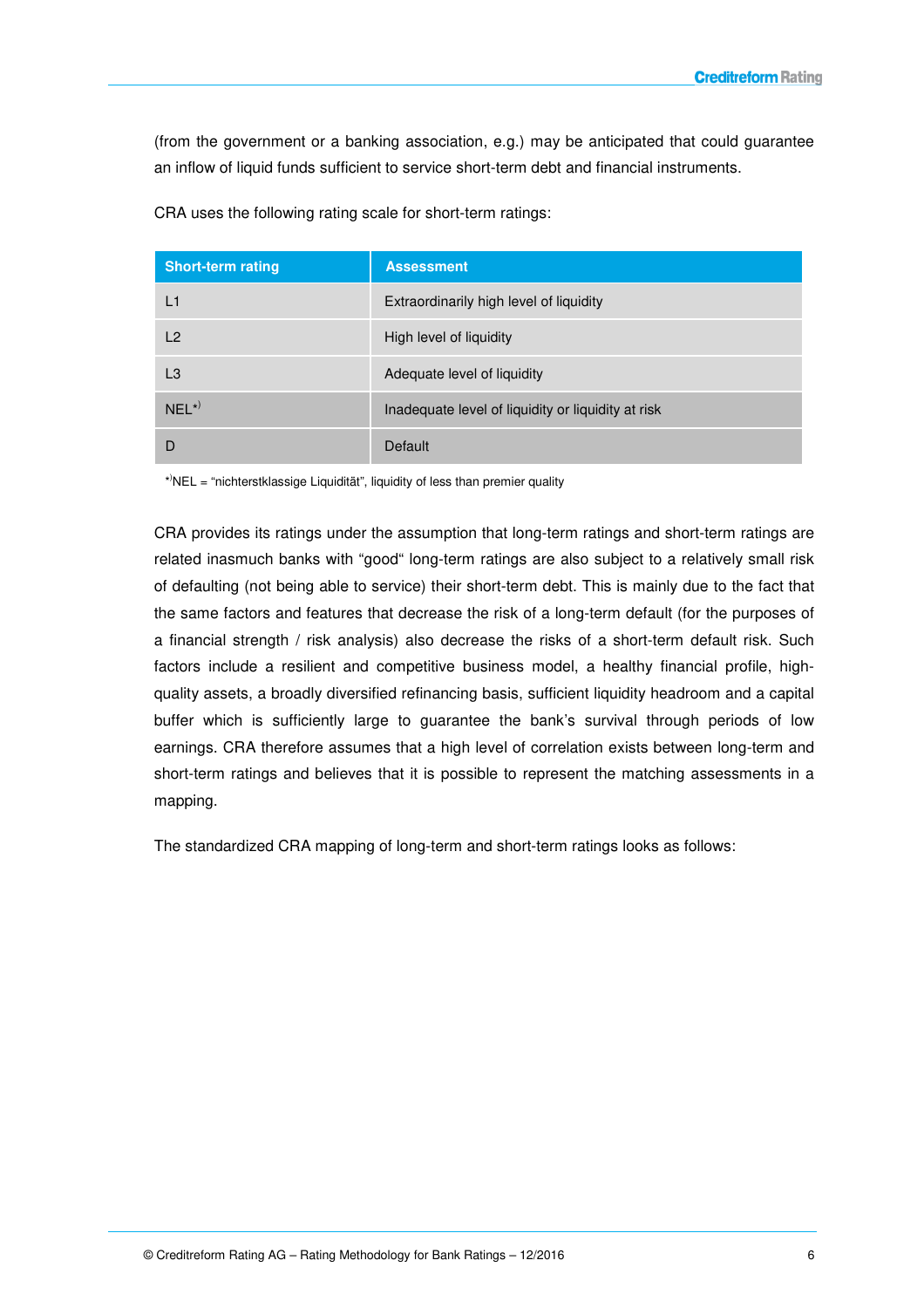| Rating<br>category | <b>Long-term rating</b> | <b>Short-term rating</b> | <b>Assessment</b>                                     |  |
|--------------------|-------------------------|--------------------------|-------------------------------------------------------|--|
| AAA                | <b>AAA</b>              |                          |                                                       |  |
|                    | $AA+$                   | L1                       | Extraordinarily high level of liquidity               |  |
| AA                 | AA                      |                          |                                                       |  |
|                    | $AA-$                   |                          |                                                       |  |
|                    | $A+$                    | L2                       | High level of liquidity                               |  |
| A                  | A                       |                          |                                                       |  |
|                    | $A -$                   |                          |                                                       |  |
|                    | BBB+                    | L <sub>3</sub>           | Adequate level of liquidity                           |  |
| <b>BBB</b>         | <b>BBB</b>              |                          |                                                       |  |
|                    | BBB-                    |                          |                                                       |  |
|                    | $BB+$                   |                          | Inadequate level of liquidity or<br>liquidity at risk |  |
| <b>BB</b>          | <b>BB</b>               |                          |                                                       |  |
|                    | BB-                     |                          |                                                       |  |
|                    | $B+$                    |                          |                                                       |  |
| B                  | B                       | <b>NEL</b>               |                                                       |  |
|                    | $B-$                    |                          |                                                       |  |
|                    | CCC                     |                          |                                                       |  |
| C                  | CC                      |                          |                                                       |  |
|                    | $\mathbf C$             |                          |                                                       |  |
| D                  | D                       | D                        | Default                                               |  |

We believe, for example, that a bank that aspires to a high-quality short-term rating  $(L1 - L3)$ will require a long-term rating of at least BBB-. A downgrading of its long-term rating into the range below BBB-, conversely, would inevitably deny the bank in question a short-term rating in the categories  $L1 - L3$ . The mapping therefore reflects the close relationship of default risk assessments in long-term and short-term ratings. At the same time, the boundaries of the mapping for long-term and short-term ratings are not rigid and may be rather fluent in the transition zones of the short-term rating categories. Ratings and their underlying analyses must always be performed on a case-by-case basis. In order to receive the top short-term rating grade of L1, banks must  $-$  as a minimum requirement  $-$  maintain confirmed liquidity facilities that fully cover any level of short-term debt. We believe that we can plausibly assign a bank with a double-A long-term rating to the top short-term rating category of L1 only in cases where the previous year's rating outlook has been stable or positive.

## **3 Rating Method**

CRA bases its ratings on a method that has been designed to analyze bank-specific risk factors and types of risk through qualitative and quantitative approaches. Key banking risks typically include interest rate risks, market risks, operational risks and liquidity risks. Since qualitative and quantitative factors are causally linked in a complex network of mutual interaction and since the assessment of quantitative factors is essentially based on qualitative factors (since they can often be inferred from them), the rating process links both areas and provides an integrated view. Short-term and long-term ratings apply the CRA analysis modules that will be described on the following pages, but place their emphasis on different elements of the inquiry.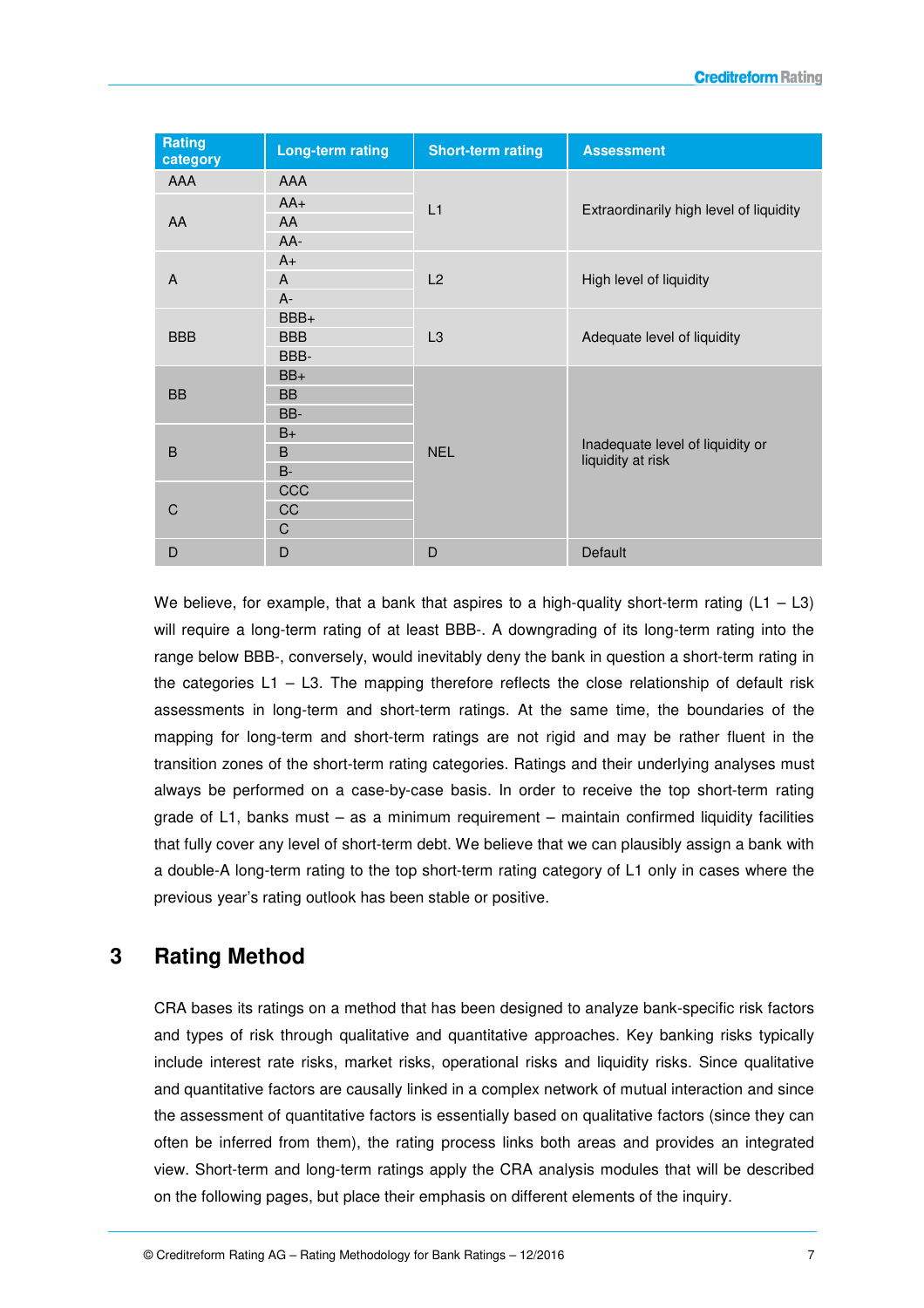#### **3.1 Risk Factors in Bank Ratings**

The qualitative factors largely determine the future success and the chances of a bank to survive as a business. The qualitative analysis is based on a system of indicators that takes into account factors that are relevant for a bank's financial level of strength including the business model in its market environment, the host country's economic structure, the interest rate landscape, the refinancing conditions and a host of other contingent external risk factors. In this context it also stands to establish to what extent external third-party support may affect the development of the bank under review or what (if any) measures have been taken to restructure or rescue the bank. In general, the analysis will establish whether and to what extent support may be required and whether and to what extent third parties may be ready to provide such support. A bank could, for example, receive "internal" support from a parent company or its shareholders (or a cooperative banking association) under a so-called "bail in" agreement. "External" support could be provided in the form of system-immanent interventions and regulatory measures of central banks or national governments under a so-called "bail out" agreement that may be designed to secure the survival of a bank with systemic importance. We need to point out, however, that the EU guideline for the recovery and resolution of credit institutions foresees the bail-in rather than the bail-out as the standard resolution instrument of the future, reinforcing the fundamental market principle of self-responsibility and demanding that this principle must also apply to large banks.

The qualitative parameters in turn affect the factors that have been primarily established through the quantitative analysis such as asset quality, the development of earnings over time, capital base and the refinancing foundations as well as the liquidity of the bank under review. Meaningful results can also be obtained by performing a peer group comparison or comparisons with industry-specific best-practice solutions that serve as reference procedures. The results of the qualitative analysis are then used as the foundation for a plausibility check of the business data and business plans and for a scenario-based assessment of the future business development. The qualitative factors are therefore crucial for the assessment of the quantitative factors. Financial ratios are largely established on the basis of the audited annual financial statements and management reports of the bank under review. (For further details, see 3.4.)

Bank ratings take the following into account to assess the bank-specific business risks:

- Corporate profile and business model,
- business development in the market environment,
- profitability,
- asset situation and asset quality,
- refinancing and capital quality,
- liquidity.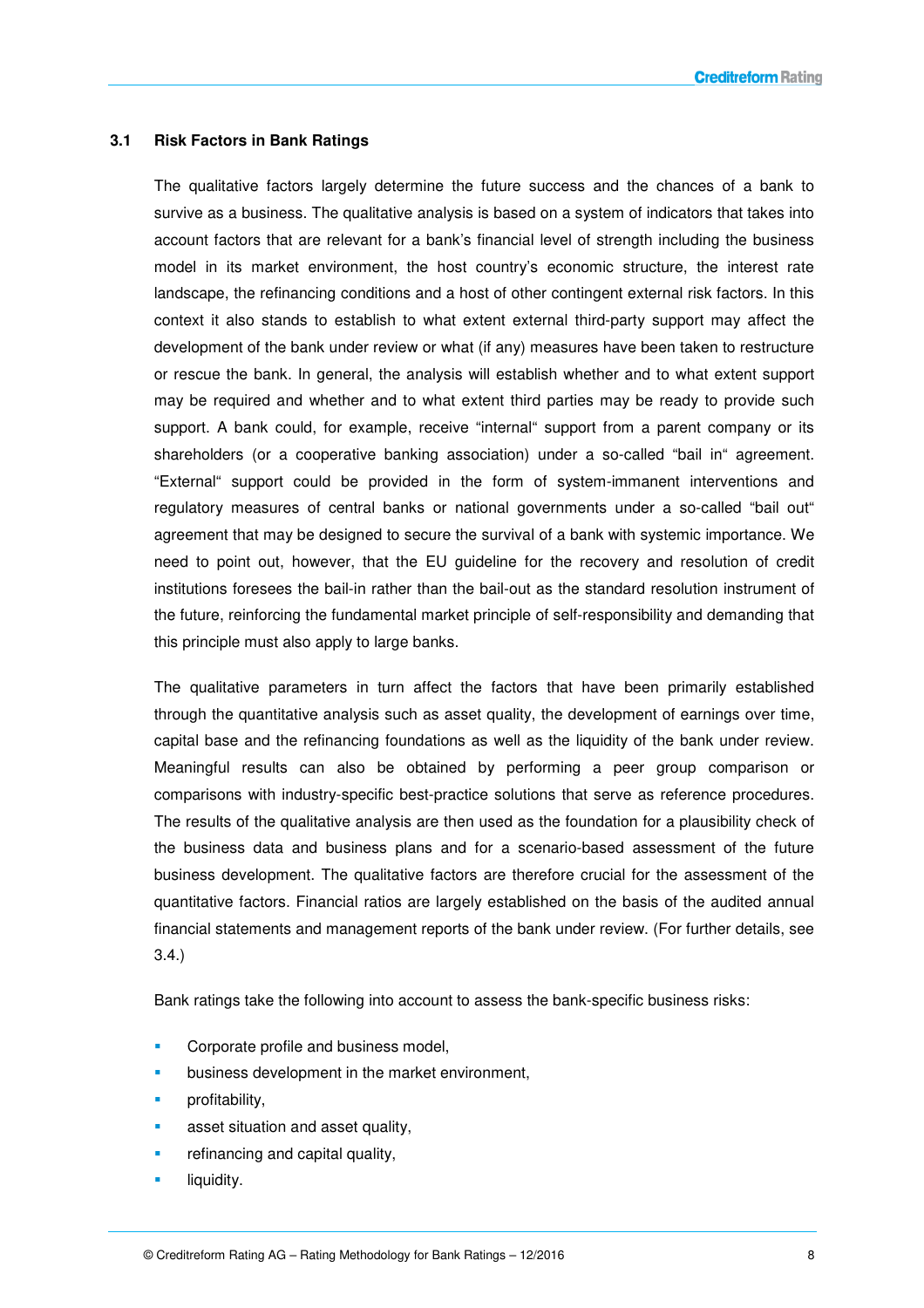In the following chapters, we shall explain the individual key elements and instruments of the analysis in closer detail, identifying the opportunities and threats that are described in the Rating Report and that provide the basis for the rating itself.

#### **3.2 Corporate Profile and Business Model**

Market position and business strategy of a bank are of obvious importance. In this part of the analysis, we examine the history of the bank under review, its size (its balance sheet total or market capitalization), its affiliation (if any) to a larger group or corporation and any specific advantages or drawbacks that may result from its choice of domicile. We also study the bank's areas of business, the range of its products and services as well as its branch network in order to establish the bank's level of diversification, also determining the geographic extent of its operating range (regional, national or international).

We furthermore examine whether and to what extent other entities within the same group also operate in banking or related industries (such as leasing or factoring companies) or in the financial services industry (such as insurance companies). We assess the structures of the group, but also any contingent liability commitments that may exist between the various affiliates and the impact that affiliated companies can have on the business development, legal position and results of the group. Special attention is dedicated to the so-called "step-in risks" that are mainly generated by business relations and close ties between banks and "shadow banks" (such as "fintech" companies) or industrial corporations.

We believe that an essential – even decisive – requirement for the stable and successful development of a bank's long-term business is a competent, skilled, experienced and ethically irreproachable management. We try  $-$  as far as possible  $-$  to assess whether the current management represents these qualities and proceed to examine the strategy and risk management system of the bank under review in the light of our analysis.

In short, we analyze the business model of the bank under review, its strategies and unique selling points in the environment of its market and competitive environment.

#### **3.3 Business Development in the Market Environment**

#### 3.3.1 Profitability

The specific market environment of the bank under review has a significant impact on its potential earnings situation.

The level of the economic growth rate  $-$  whether positive or negative  $-$  and the economic structure of a country or region can have a major impact on a bank's success structure. The level of the interest rate on the money markets and capital markets is also relevant, and assessments of the future development of the interest rate can significantly affect a bank's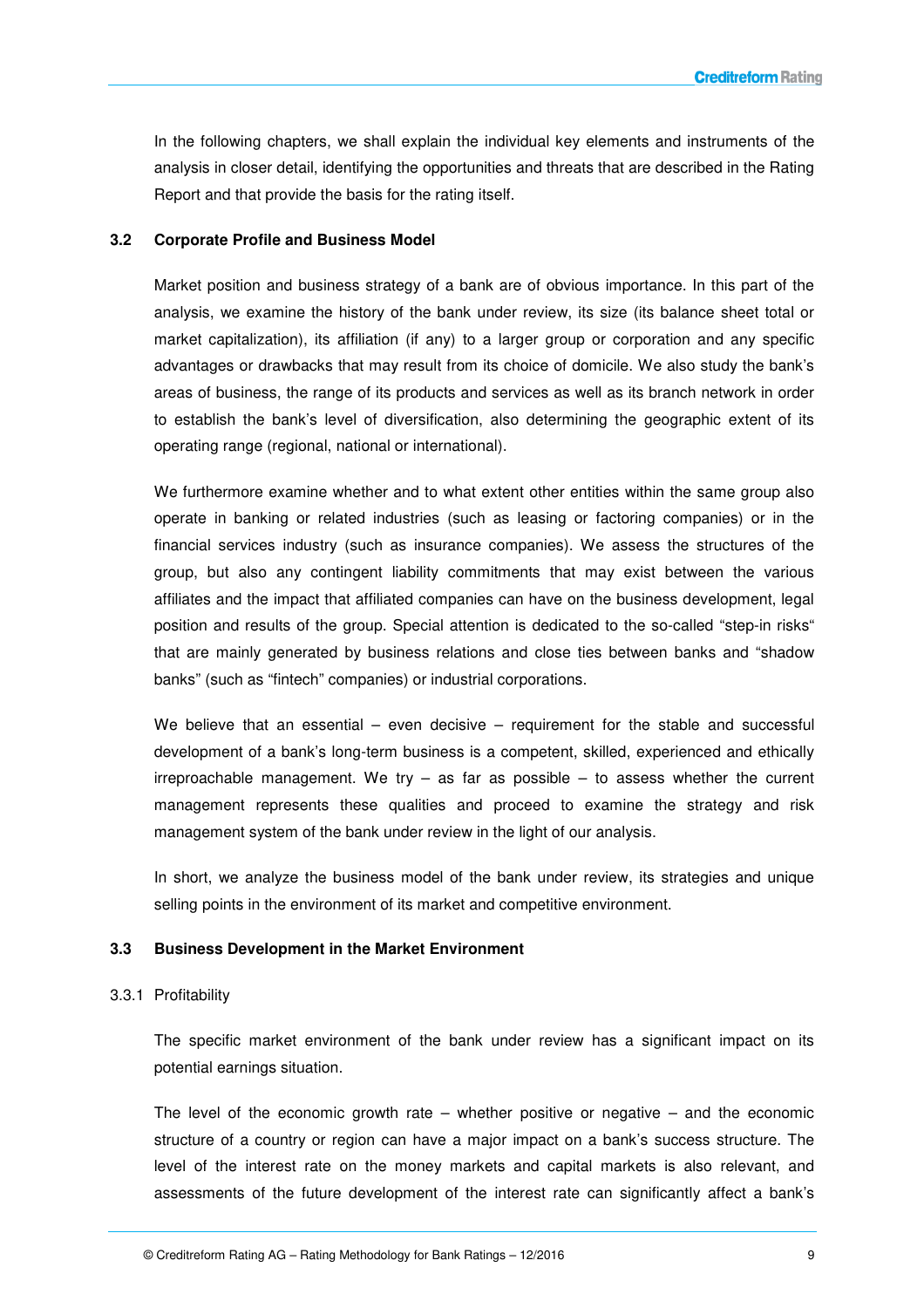business strategy. The risks connected with a change of the interest rate and any hedging deal that may consequently be deemed necessary can impact a bank's earnings situation while the same is true, under certain circumstances, for currency effects. Our rating will also reflect existing investment and refinancing structures.

Our assessment of the bank's capacity to comply with regulatory requirements needs to establish whether the bank under review is subject to the control of a supervision authority and whether it has been classified as systemically important. Our analysts will forecast whether or not the bank under review will be able to comply with current and future legal and supervisory requirements and whether or not it can be supported or restructured in the event of a severe crisis or, in a worst case scenario, whether it may have to be resolved.

The assessment of the bank's earnings situation will be based on specific financial ratios and their relative development over several years, with reference to peer group values.

The analysis will specifically focus on the following financial ratios:

- Interest margins
- **Commission margin**
- Cost income ratios
- Trading result margin
- Operating result margin
- Net profit margin
- **Return on average equity (ROAE)**
- **Return on average assets (ROAA)**
- Return on risk-weighted assets (RoRWA)

#### 3.3.2 Asset Situation and Asset Quality

A bank's risk profile is chiefly characterized by its balance sheet assets, which is why asset situation and asset quality are crucial factors for an assessment of its credit risks. Our analysts assess the risks that are connected with the individual assets and the standardized balance sheet assets. Risk structures are generally revealed by annual financial statements or risk reports. We examine, for example, the rating methods that were applied, the distribution of assets across the rating categories and the funds that have been accrued to cover actual and contingent risks.

Depending on the individual business model, specific attention will be paid to the "Loans and advances to customers", the risk provisions and the securities portfolio of the bank under review. Assessments of credit quality and credit risks will have priority for typical "credit banks". Our analysts will also try to establish whether any indicators for the existence of distressed loans are in evidence, and, if yes, how these loans have recently developed and what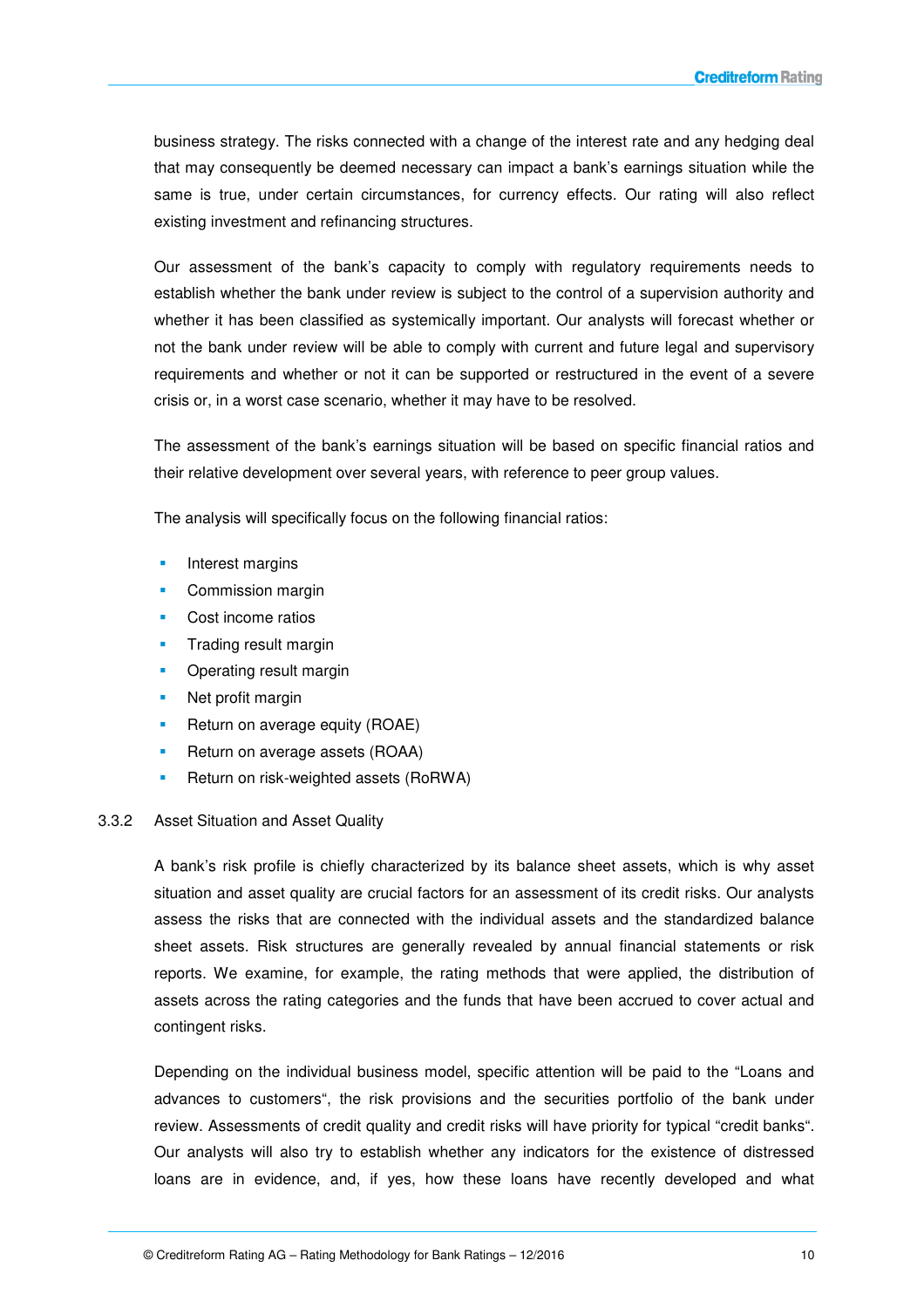proportion of the bank's loans must be qualified as "non-performing". The ratio of distressed or problem loans is a good indicator for the future proportion of non-performing loans. This part of the analysis is also the right place for an assessment of the bank's general risk and credit risk management systems.

Important financial ratios on whose basis the asset quality of a bank can be assessed (specifically in the context of peer group comparisons) include the following:

- Proportion of non-performing loans,
- risk-weighted asset ratios,
- risk provision ratios,
- write-off ratios.

We will furthermore examine the risks that are connected with the following assets of the bank under review:

- Bonds and other fixed-rate securities,
- shares and other variable-yield securities,
- **shareholdings and interests, and**
- derivatives.

 $\overline{a}$ 

#### 3.3.3 Refinancing and Capital Quality

The capacity of a bank to assume and bear risks is determined by the structure of its capital and the strength of its equity base. Our assessment of the bank's financial base focuses on the key sources of refinancing funds and the development of its capital structure, analyzing the origin and the stability of individual refinancing products and categories of financial instruments. We accordingly analyze the bank's balance sheet equity and regulatory equity<sup>2</sup> and will assess how the bank under review has implemented the legal and regulatory equity requirements and how it fares under future-oriented stress scenarios.

 $2$  In order to render equity components of banking regulations or financial ratios of banks comparable, non-European banks must apply a "non-GAAP disclosure" or a disclosure that complies with the currently valid regulations of the Basel Committee.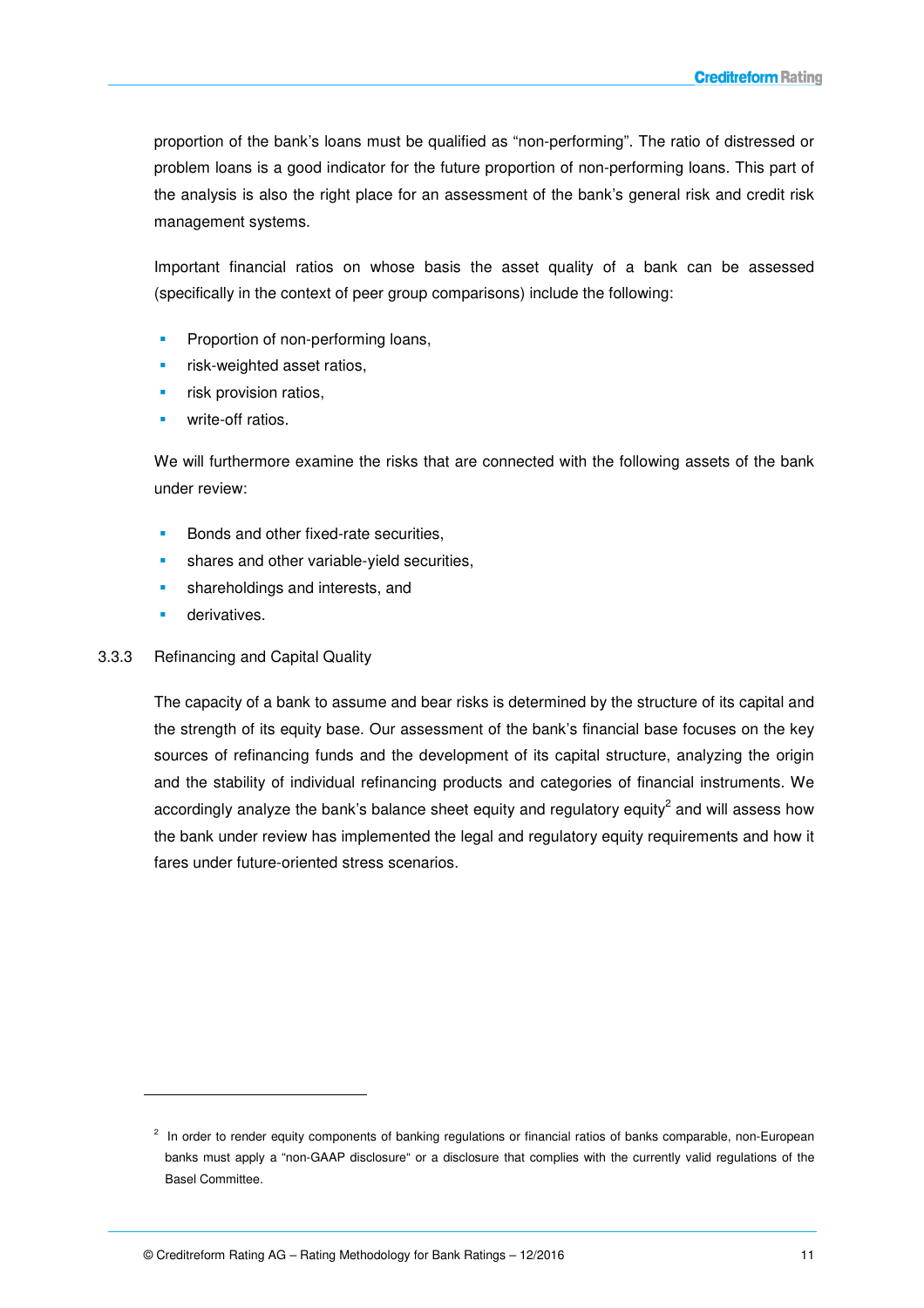The rating will pay specific attention to the following equity components (as defined in the relevant regulations) and related financial ratios:

- Common equity and Tier 1 ratio (CET 1)
- Supplementary capital and Tier 2 ratio (AT 1)
- Tier 1 capital (T 1)
- "Fully loaded" capital ratio
- Total equity and equity ratio as defined in the relevant regulations
- Leverage ratio

The calculation of the equity components and financial ratios will be based on the risk-weighted assets (RWA) disclosed by the bank under review for the business year in question. Our analysis has been designed to establish how the composition of the RWA (in terms of the different types of risk<sup>3</sup>) changes over the time horizon of the assessment, not to determine whether or not the volume of these RWA is adequate. A balanced assessment may require the calculation of additional financial ratios. As the systems for supervising and regulating banks evolve, these ratios may be gradually integrated into the standard analytic apparatus and become more widely available.

We analyze what impact the planned growth of the bank and measures to strengthen the equity base would have on future equity figures. We also examine what additional amount of equity the bank under review will need to maintain its ability of complying with regulatory capital requirements. The analysis will also take into account the results of the bank stress tests inasmuch as they have been published by the governments and banking supervisory authorities.

#### 3.3.4 Liquidity

-

This part of the analysis will focus on a bank's refinancing resources and, more generally, its available financial facilities, specifically their ratio to assets, as well as their maturity transformation processes. Based on these findings, we shall assess the liquidity status of the bank under review.

We will also examine the extent of the bank's access to short-term funds on the money markets and from the central bank as well as to so far unused refinancing facilities for an implementation of its business development plans.

<sup>&</sup>lt;sup>3</sup> Credit risks, operating risks, market risks, also for the assessment of counterparty credit risks in OTC transactions (Credit Valuation Adjustment).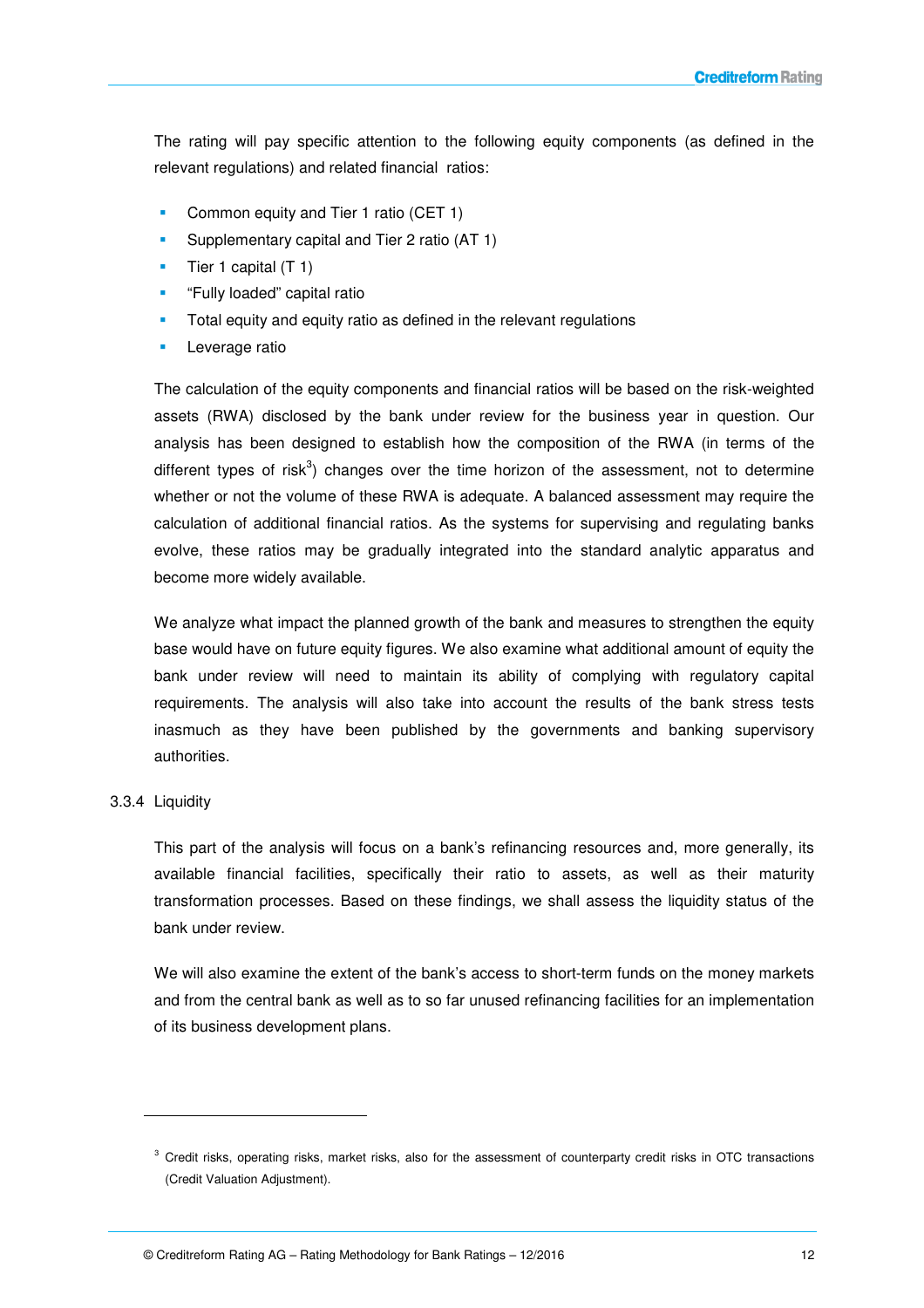Key items and financial ratios of the analysis will include the following:

- Interbank ratio
- Maturities of asset-backed securities and liabilities
- Matching maturities
- Subordinated liabilities
- **Loans to deposits ratio (LTD)**
- **Liquidity coverage ratio (LCR)**
- Net stable funding ratio (NSFR)
- Total Loss-Absorbing Capacity (TLAC)

An assessment of possible liquidation scenarios for a specific bank will be based – if available – on the bank's Total Loss-Absorbing Capacity (TLAC) and its Asset Encumbrance Ratio. TLAC is a standardized minimum ratio of capital requirements in compliance with Basel III and GLAC ("Gone-Concern Loss-Absorbing Capacity"). The Asset Encumbrance Ratio establishes the proportion of a bank's assets that would go into the insolvency estate to cover uncollateralized claims. Disclosure obligations of credit institutions concerning their encumbered assets are regulated in Europe by the Capital Requirements Regulation (CRR).

The analysis of financial ratios will also take into account  $-$  if available  $-$  the sum total of customer funds under off-balance-sheet administration and irrevocable credit commitments.

#### **3.4 Integrated Review of the Results From the Analysis**

Creditreform's quantitative analysis of financial ratios mainly focuses on four areas:

- **Profitability**
- Asset situation and asset quality
- Refinancing and capital quality
- Liquidity

One key source of information for the analysis of historical financial data is the collection of recent audited annual financial statements (single-enterprise and consolidated statements from the last three business years), supported by up-to-date actual figures and targets. Our analysts dedicate a lot of attention to annual financial statements, specifically to conspicuous items under their qualitative analysis of financial data, assessing the historical data with a view to providing sustainable forecasts of future business developments. The annual financial statements are transformed into standardized balance sheet and P&L account formats in order to allow comparisons with annual statements from other banks and to develop highly specific, highly selective and therefore highly meaningful financial ratios that provide the foundation for further analyses.